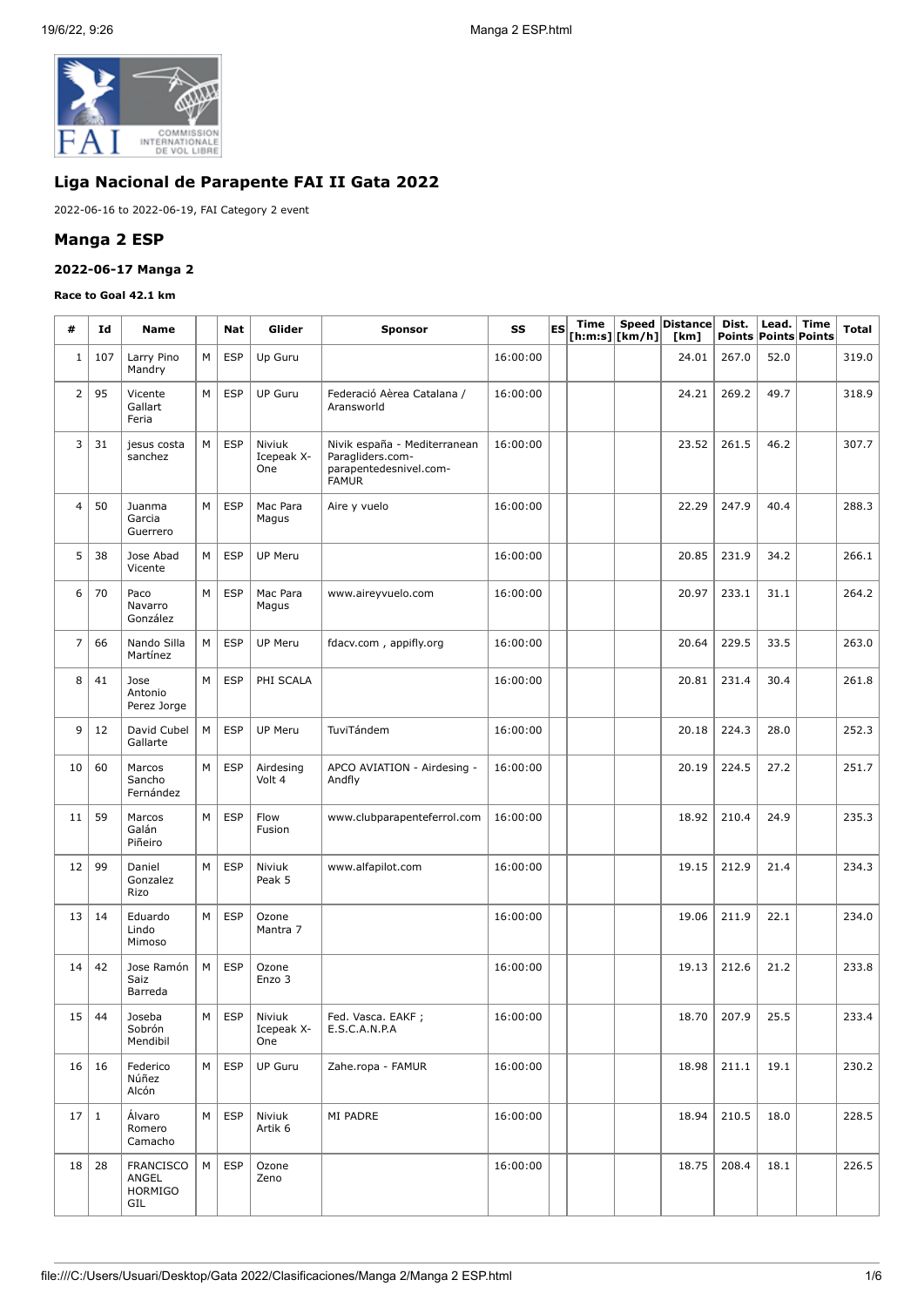# 19/6/22, 9:26 Manga 2 ESP.html

| #  | Id             | Name                                                    |   | Nat        | Glider                      | <b>Sponsor</b>                                            | SS       | ES | <b>Time</b> | [ h: m: s]   [ km/h] | Speed Distance<br>[km] | Dist. | Lead. | Time<br>Points Points Points | Total |
|----|----------------|---------------------------------------------------------|---|------------|-----------------------------|-----------------------------------------------------------|----------|----|-------------|----------------------|------------------------|-------|-------|------------------------------|-------|
| 19 | 75             | Pedro<br>Gómez<br>Vázquez                               | М | <b>ESP</b> | U turn<br>Blacklight        | Nac Intercom                                              | 16:00:00 |    |             |                      | 18.38                  | 204.3 | 21.8  |                              | 226.1 |
| 20 | 46             | Juan Pavón<br>Muñoz                                     | M | <b>ESP</b> | Niviuk<br>Icepeak X-<br>One |                                                           | 16:00:00 |    |             |                      | 18.74                  | 208.3 | 17.7  |                              | 226.0 |
| 21 | 3              | ANGEL<br><b>IGNACIO</b><br>MARTINEZ<br><b>MASTROTTA</b> | М | <b>ESP</b> | U turn<br>Blacklight        | NAC-INTERCOM                                              | 16:00:00 |    |             |                      | 18.36                  | 204.1 | 20.2  |                              | 224.3 |
| 22 | 89             | Sergio<br>Sánchez<br>Plaza                              | M | <b>ESP</b> | UP Meru                     |                                                           | 16:00:00 |    |             |                      | 18.48                  | 205.5 | 17.3  |                              | 222.8 |
| 23 | $\overline{2}$ | Andres<br>Agredo<br>Perez                               | М | <b>ESP</b> | Ozone<br>Enzo 3             | MI MUJER                                                  | 16:00:00 |    |             |                      | 17.59                  | 195.6 | 20.5  |                              | 216.1 |
| 24 | 54             | Leovigildo<br>Monge<br>Monge                            | М | <b>ESP</b> | Niviuk<br>Peak 5            |                                                           | 16:00:00 |    |             |                      | 18.01                  | 200.3 | 15.2  |                              | 215.5 |
| 25 | 43             | Jose Tomas<br>Ramirez<br>Muñoz                          | М | <b>ESP</b> | Mac Para<br>Eden 7          | Como Aqui Neumaticos El<br>saladar FAMUR                  | 16:00:00 |    |             |                      | 17.62                  | 195.9 | 13.6  |                              | 209.5 |
| 26 | 48             | Juan Luis<br>Morales<br>Gómez                           | М | <b>ESP</b> | PHI<br><b>ALLEGRO</b>       |                                                           | 16:00:00 |    |             |                      | 16.56                  | 184.1 | 15.3  |                              | 199.4 |
| 27 | 30             | jaime<br>martinez<br>martinez                           | М | <b>ESP</b> | Axis<br>Mercury             | Clubparapenteferrol                                       | 16:00:00 |    |             |                      | 16.80                  | 186.7 | 12.2  |                              | 198.9 |
| 28 | 69             | Óliver<br>Alvarez<br>Lorenzo                            | М | <b>ESP</b> | Axis Comet                  | MEYCATEC ( mecanizado y<br>caldereria talleres el cubano) | 16:00:00 |    |             |                      | 15.45                  | 171.8 | 6.2   |                              | 178.0 |
| 29 | 6              | Bernardo<br>Alvarez-<br>Santullano<br>Mendez            | М | <b>ESP</b> | <b>UP Meru</b>              |                                                           | 16:00:00 |    |             |                      | 14.04                  | 156.1 | 5.5   |                              | 161.6 |
| 30 | 29             | Guillermo<br>De Armas<br>Estévez                        | М | <b>ESP</b> | Mac Para<br>Magus           |                                                           | 16:00:00 |    |             |                      | 13.96                  | 155.2 |       |                              | 155.2 |
| 31 | 47             | Juan Carlos<br>Martínez<br>Melón                        | M | <b>ESP</b> | Gin<br>Boomerang<br>12      | Kasana-Gingliders                                         | 16:00:00 |    |             |                      | 13.68                  | 152.1 |       |                              | 152.1 |
| 32 | 19             | Fermin<br>Montaner<br>Morant                            | М | <b>ESP</b> | Sol LT1                     | montaner.de; DGF Rhein-<br>Mosel-Lahn e.V.                | 16:00:00 |    |             |                      | 8.08                   | 89.8  |       |                              | 89.8  |
| 33 | 88             | Salvador<br>Ripoll Díaz                                 | М | <b>ESP</b> | Niviuk<br>Icepeak X-<br>One | Parapente Murcia Costa<br>Calida. Famur.                  |          |    |             |                      | 4.00                   | 44.5  |       |                              | 44.5  |
| 33 | 80             | Robinson<br>Altieri<br>Sánchez                          | М | <b>ESP</b> | Ozone<br>Enzo 3             |                                                           |          |    |             |                      | 4.00                   | 44.5  |       |                              | 44.5  |
| 33 | 104            | Javier<br>Arnaez Gil                                    | М | <b>ESP</b> | Ozone<br>Delta 3            |                                                           |          |    |             |                      | 4.00                   | 44.5  |       |                              | 44.5  |
| 33 | 77             | Raúl Bonilla<br>Sánchez                                 | М | <b>ESP</b> | Ozone<br>Alpina 4           | Gaseosa Revoltosa                                         |          |    |             |                      | 4.00                   | 44.5  |       |                              | 44.5  |
| 33 | 78             | Ricardo<br>Rodríguez                                    | М | <b>ESP</b> | UP Meru                     |                                                           |          |    |             |                      | 4.00                   | 44.5  |       |                              | 44.5  |
| 33 | 63             | Miguel<br>Casas<br>Suárez                               | М | <b>ESP</b> | Ozone<br>Alpina 2           |                                                           | 16:00:00 |    |             |                      | 4.00                   | 44.5  |       |                              | 44.5  |
| 33 | 20             | Fernando<br>Sarralde<br>Vizuete                         | М | <b>ESP</b> | Ozone<br>Zeno               | ALMENDRAS SARRALDE                                        |          |    |             |                      | 4.00                   | 44.5  |       |                              | 44.5  |
| 33 | 26             | Francisco<br>López<br>Ricardo                           | М | <b>ESP</b> | Ozone<br>Enzo 3             |                                                           |          |    |             |                      | 4.00                   | 44.5  |       |                              | 44.5  |
| 33 | 17             | felipe<br>hernandez<br>polo                             | М | <b>ESP</b> | Up Meru                     |                                                           |          |    |             |                      | 4.00                   | 44.5  |       |                              | 44.5  |
| 33 | 8              | Carlos Ma<br>López-Fé de<br>la Cuadra                   | М | <b>ESP</b> | Ozone GEO<br>5              | CD Sevilla Parapente                                      |          |    |             |                      | 4.00                   | 44.5  |       |                              | 44.5  |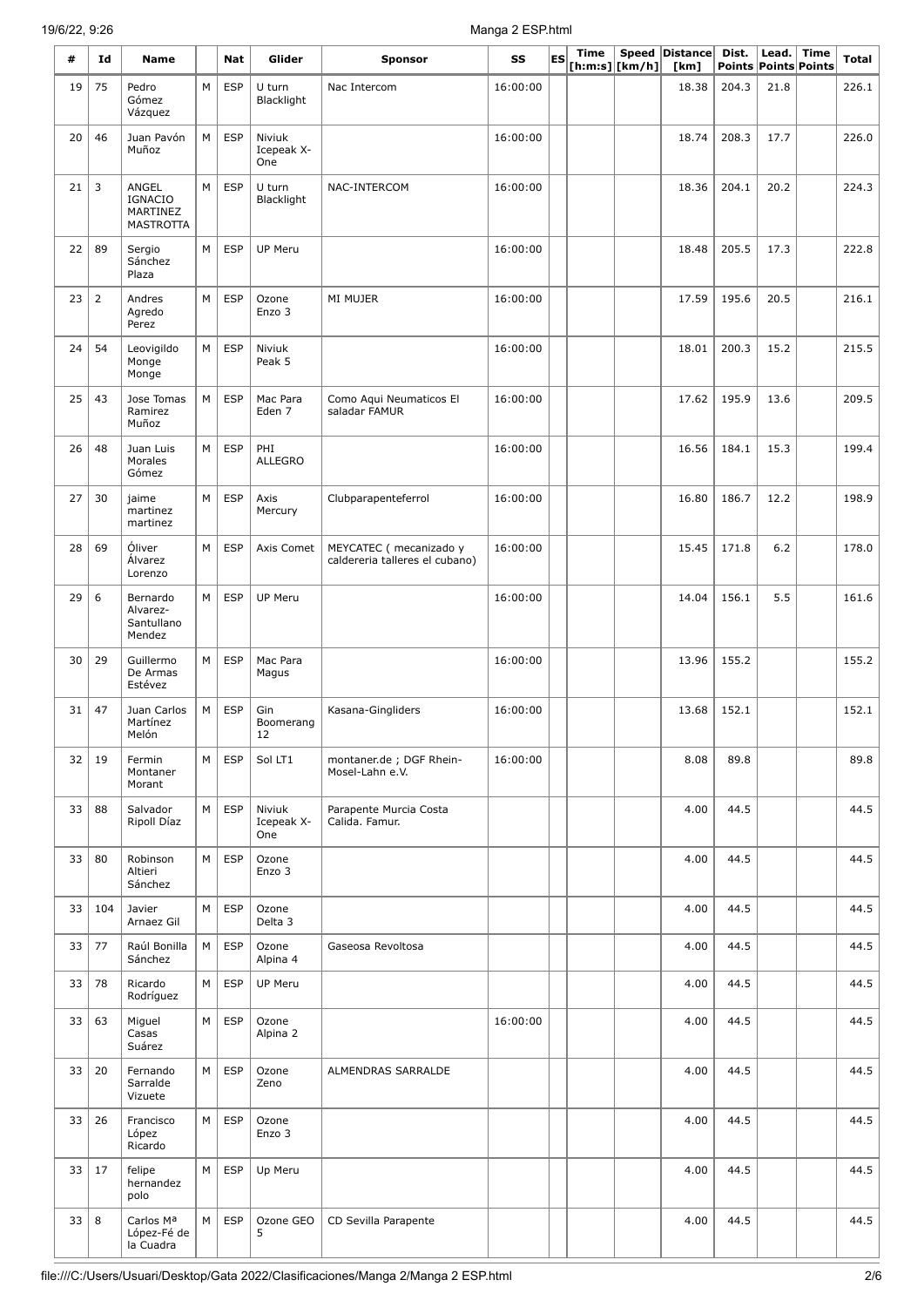# 19/6/22, 9:26 Manga 2 ESP.html

| #          | Id | <b>Name</b>                                                     |   | Nat        | Glider                            | Sponsor                     | SS | ES | <b>Time</b> | $[h:m:s][km/h]]$ | Speed Distance<br>[km] | Dist. | Lead. | <b>Time</b><br>Points Points Points | <b>Total</b> |
|------------|----|-----------------------------------------------------------------|---|------------|-----------------------------------|-----------------------------|----|----|-------------|------------------|------------------------|-------|-------|-------------------------------------|--------------|
| 33         | 10 | Daniel<br>Meziat<br>Despierto                                   | M | <b>ESP</b> | UP Meru                           |                             |    |    |             |                  | 4.00                   | 44.5  |       |                                     | 44.5         |
| 33         | 27 | Francisco<br>Gonzalez<br>Rizo                                   | M | <b>ESP</b> | Davinci<br>Funky                  | www.alfapilot.com           |    |    |             |                  | 4.00                   | 44.5  |       |                                     | 44.5         |
| 33         | 49 | <b>JUAN</b><br><b>RAMON</b><br>GONZALEZ<br>POLO<br><b>RAMON</b> | M | <b>ESP</b> | Sol Lotus                         |                             |    |    |             |                  | 4.00                   | 44.5  |       |                                     | 44.5         |
| 33         | 56 | luis frechín<br>buil                                            | М | <b>ESP</b> | Mac Para<br>Magus                 |                             |    |    |             |                  | 4.00                   | 44.5  |       |                                     | 44.5         |
| 33         | 64 | Miguel<br>González<br>Cuesta                                    | M | <b>ESP</b> | Swing<br>Nyos RS                  | www.clubparapenteferrol.com |    |    |             |                  | 4.00                   | 44.5  |       |                                     | 44.5         |
| 33         | 34 | Jonatan<br>Sastre<br>Hernández                                  | M | <b>ESP</b> | Ozone<br>Delta 4                  |                             |    |    |             |                  | 4.00                   | 44.5  |       |                                     | 44.5         |
| 33         | 35 | Jorge<br>Rodriguez<br>Gomez                                     | M | <b>ESP</b> | UP Meru                           | Galiza Caníbal              |    |    |             |                  | 4.00                   | 44.5  |       |                                     | 44.5         |
| <b>DNF</b> | 62 | Mario Arque<br>Domingo                                          | M | <b>ESP</b> | Mac Para<br>Magus                 | Revista Parapente / Perfils |    |    |             |                  |                        |       |       |                                     | 0.0          |
| ABS        | 52 | Laura<br>Puente<br>Poza                                         | F | <b>ESP</b> | Triple<br>Seven<br>Queen 2<br>Evo |                             |    |    |             |                  |                        |       |       |                                     | 0.0          |
| ABS        | 21 | <b>FERNANDO</b><br><b>ACEITUNO</b><br>CAMARA                    | M | <b>ESP</b> | Niviuk<br>Artik 5                 |                             |    |    |             |                  |                        |       |       |                                     | 0.0          |
| ABS        | 22 | <b>FERNANDO</b><br><b>MORENO</b><br>MORCILLO                    | M | <b>ESP</b> | Niviuk<br>Artik 6                 |                             |    |    |             |                  |                        |       |       |                                     | 0.0          |
| ABS        | 65 | Miguel<br>Angel<br>Vázquez<br>Yeves                             | M | <b>ESP</b> | Triple<br>Seven<br>Rook 3         | N/A                         |    |    |             |                  |                        |       |       |                                     | 0.0          |

Results include only those pilots where Nation code equals ESP

### **Task definition**

| No             | Leg Dist.        | Id     | <b>Radius</b>      | Open  | Close | <b>Coordinates</b>          | Altitude |
|----------------|------------------|--------|--------------------|-------|-------|-----------------------------|----------|
| 1              | $0.0 \text{ km}$ | D02100 | $400 \text{ m}$    | 15:00 | 16:15 | Lat: 40.25086 Lon: -4.88897 | 1000 m   |
| 2 SS           | $2.0 \text{ km}$ | A15041 | 13000 m            | 16:00 | 19:00 | Lat: 40.18038 Lon: -5.0396  | 410 m    |
| 3              | 14.0 km          | A15041 | 1000 m             | 16:00 | 19:00 | Lat: 40.18038 Lon: -5.0396  | 410 m    |
| $\overline{4}$ | 27.7 km          | A10045 | $3000 \; \text{m}$ | 16:00 | 19:00 | Lat: 40.18215 Lon: -4.85186 | 450 m    |
| 5              | 35.7 km          | B60130 | $3000 \; \text{m}$ | 16:00 | 19:00 | Lat: 40.29097 Lon: -4.82349 | 1300 m   |
| 6 ES           | 40.5 km          | A03070 | 2000 m             | 16:00 | 19:00 | Lat: 40.22934 Lon: -4.75153 | 700 m    |
| $\overline{7}$ | 42.1 km          | A03070 | $400 \text{ m}$    | 16:00 | 19:00 | Lat: 40.22934 Lon: -4.75153 | 700 m    |

#### **Notes**

| Id | Name                       | Note       |
|----|----------------------------|------------|
| 21 | FERNANDO ACEITUNO CAMARA   | Ausente    |
| 22 | FERNANDO MORENO MORCILLO   | Ausente    |
| 52 | Laura Puente Poza          | Ausente    |
| 62 | Mario Arque Domingo        | No Despega |
| 65 | Miguel Angel Vázguez Yeves | Ausente    |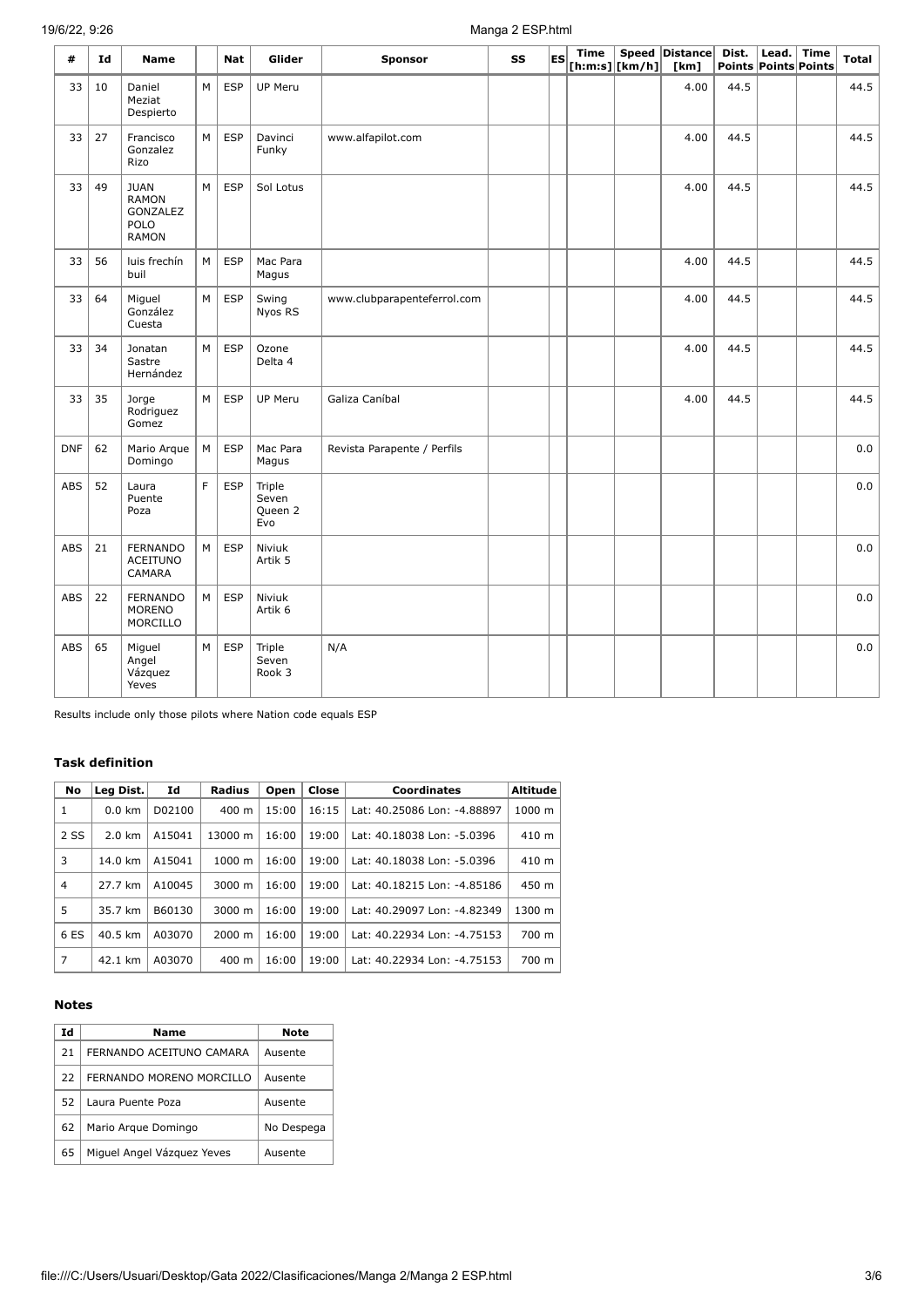19/6/22, 9:26 Manga 2 ESP.html

## **Pilots not yet processed (NYP)**

**Id Name**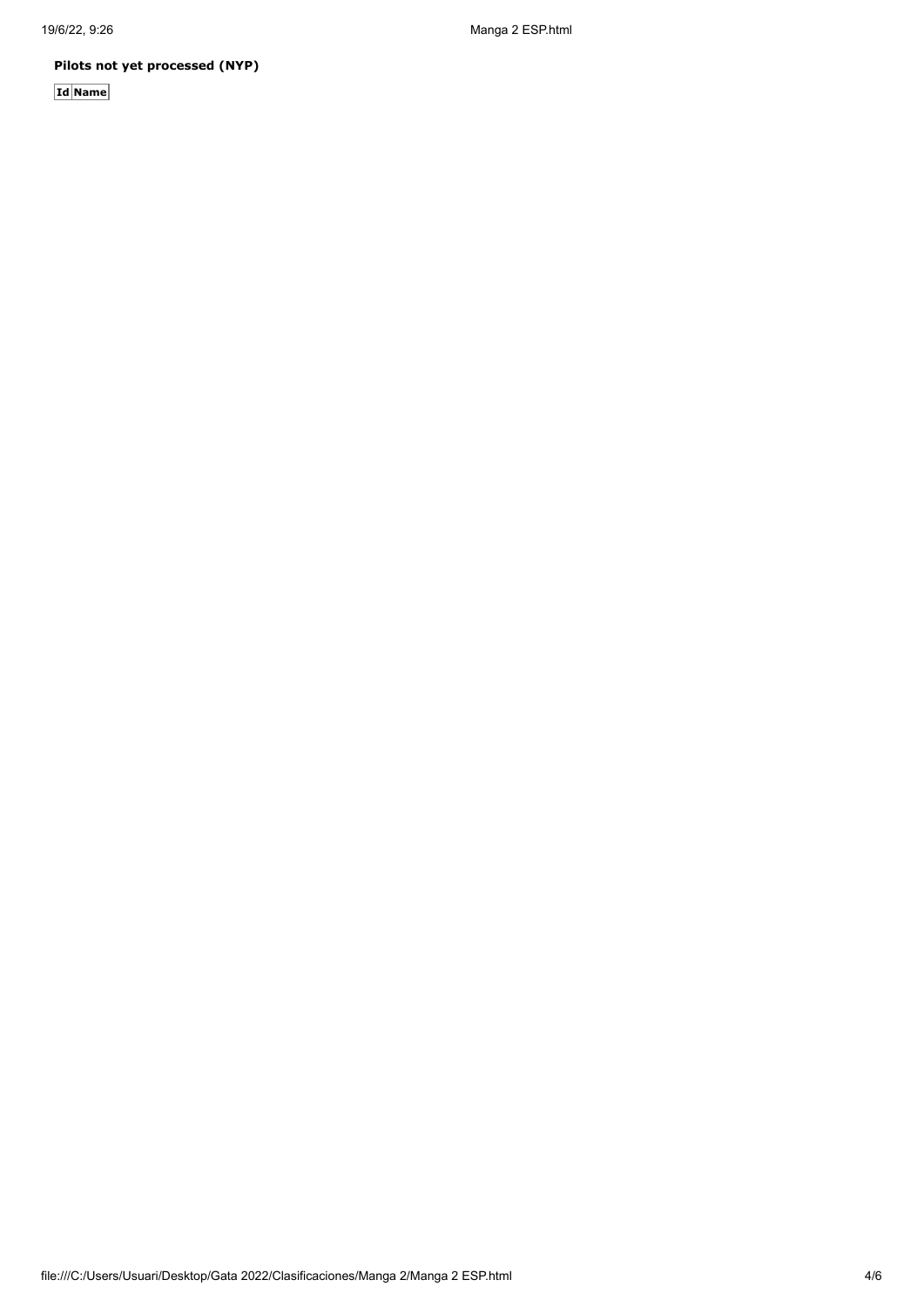#### **Task statistics**

| param                           | value                     |
|---------------------------------|---------------------------|
| ss distance                     | 38.497                    |
| task distance                   | 42.119                    |
| launch_to_ess_distance          | 40.519                    |
| no_of_pilots_present            | 83                        |
| no_of_pilots_flying             | 82                        |
| no_of_pilots_lo                 | 82                        |
| no_of_pilots_reaching_nom_dist  | 0                         |
| no_of_pilots_reaching_es        | 0                         |
| no_of_pilots_reaching_goal      | 0                         |
| sum_flown_distance              | 894.655                   |
| best_dist                       | 24.214                    |
| best_time                       | 0                         |
| worst_time                      | 0                         |
| qnh_setting                     | 1013.25                   |
| no_of_pilots_in_competition     | 93                        |
| no_of_pilots_landed_before_stop | 0                         |
| sum dist over min               | 661.511                   |
| sum_real_dist_over_min          | 661.511                   |
| sum_flown_distances             | 894.655                   |
| best_real_dist                  | 24.214                    |
| last_start_time                 | 2022-06-17T16:00:00+02:00 |
| max_time_to_get_time_points     | 0                         |
| goalratio                       | 0                         |
| arrival_weight                  | 0                         |
| departure_weight                | 0                         |
| leading_weight                  | 0.162                     |
| time_weight                     | 0                         |
| distance_weight                 | 0.838                     |
| smallest_leading_coefficient    | 1.8237                    |
| available_points_distance       | 269.2195                  |
| available_points_time           | 0                         |
| available_points_departure      | 0                         |
| available_points_leading        | 52.0448                   |
| available_points_arrival        | 0                         |
| time_validity                   | 0.8243                    |
| launch_validity                 | 1                         |
| distance_validity               | 0.3897                    |
| stop_validity                   | 1                         |
| day_quality                     | 0.3213                    |
| ftv_day_validity                | 0.319                     |
| time_points_stop_correction     | 0                         |

#### **Scoring formula settings**

| param    | value   |
|----------|---------|
| id       | GAP2021 |
| min dist |         |
| nom_dist | 40      |